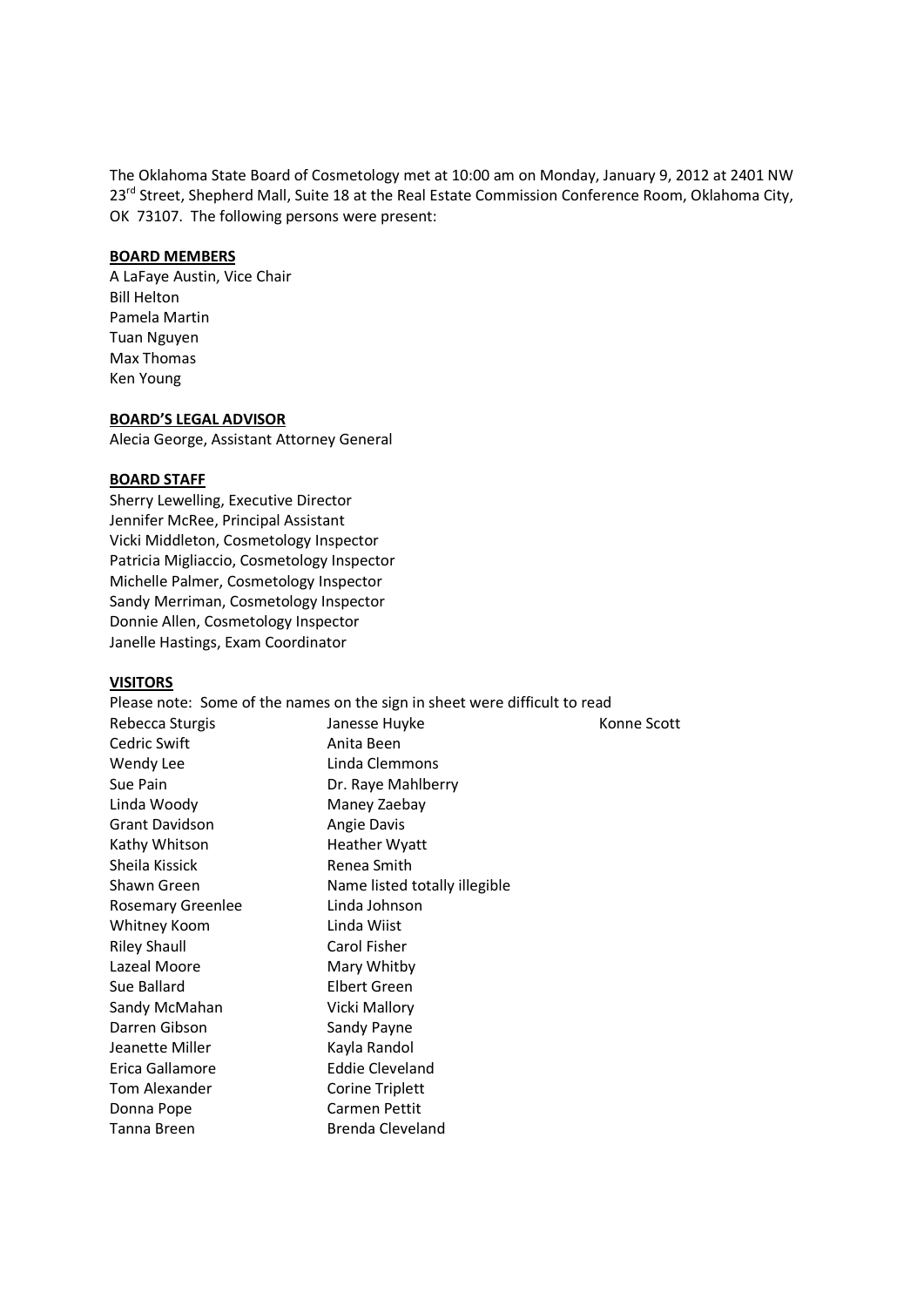Page 2 January 9, 2012 Board Meeting Minutes

#### **CALL TO ORDER**

Vice Chair Austin called the meeting to order. She confirmed with Ms. McRee that the meeting agenda had been properly posted and agenda-ized.

#### **ROLL CALL**

Quorum was established with roll call. The following persons answered roll call: Austin, Helton, Martin, Nguyen, Thomas and Young. Poe, Payne and Webb were not present.

#### **OPPORTUNITY FOR THE BOARD TO RECEIVE PUBLIC COMMENT. EACH SPEAKER IS LIMITED TO THREE MINUTES**

No persons requested to speak.

### **DISCUSSION AND BOARD ACTION TO APPROVE OR DISAPPROVE BOARD MEETING MINUTES OF NOVEMBER 14, 2011**

A motion was made by Mr. Young and seconded by Mr. Helton to approve the Board meeting minutes of November 14, 2011.

VOTING: Helton, yes; Martin, yes; Nguyen, yes; Thomas, yes; Young, yes. Motion passed.

### **DISCUSSION AND POSSIBLE ACTION TO APPROVE OR DISAPPROVE FINANCIAL REPORT (JULY 2011 TO DECEMBER 2011)**

Mr. Riley Shaull, Agency Shared Services, OSF, presented the financial report to the Board. He explained that the agency is currently operating under budget at this time. He also reminded the Board members to contact Ms. Dvork as soon as possible to set up direct deposit for electronic funds before the rush as the mandatory deadline will be July 1, 2012. Ms. McRee stated she would re-email the information to Board members.

A motion was mad by Mr. Helton and seconded by Mr. Nguyen to approve the Financial Report as presented.

VOTING: Helton, yes; Martin, yes; Nguyen, yes; Thomas, yes; Young, yes. Motion passed.

### **DIRECTOR'S REPORT – SHERRY G. LEWELLING**

Ms. Lewelling presented the Board with a written report. She welcomed new Board member Pamela Martin. She updated the Board on her research for companies that performs verifications for foreign reciprocity applicants. She also provided information regarding a Hazard Alert from OSHA and how the agency is partnering with the Labor Department to get the word out to the licensees. She reminded the Board of the date for the upcoming Special Board meeting scheduled for February 27, 2012 to vote on rules.

### **DISCUSSION AND BOARD ACTION TO APPROVE OR DISAPPROVE 2012 SALARY ADMINISTRATION PLAN**

A motion was made by Mr. Young and seconded by Mr. Thomas to approve the 2012 Salary Administration Plan.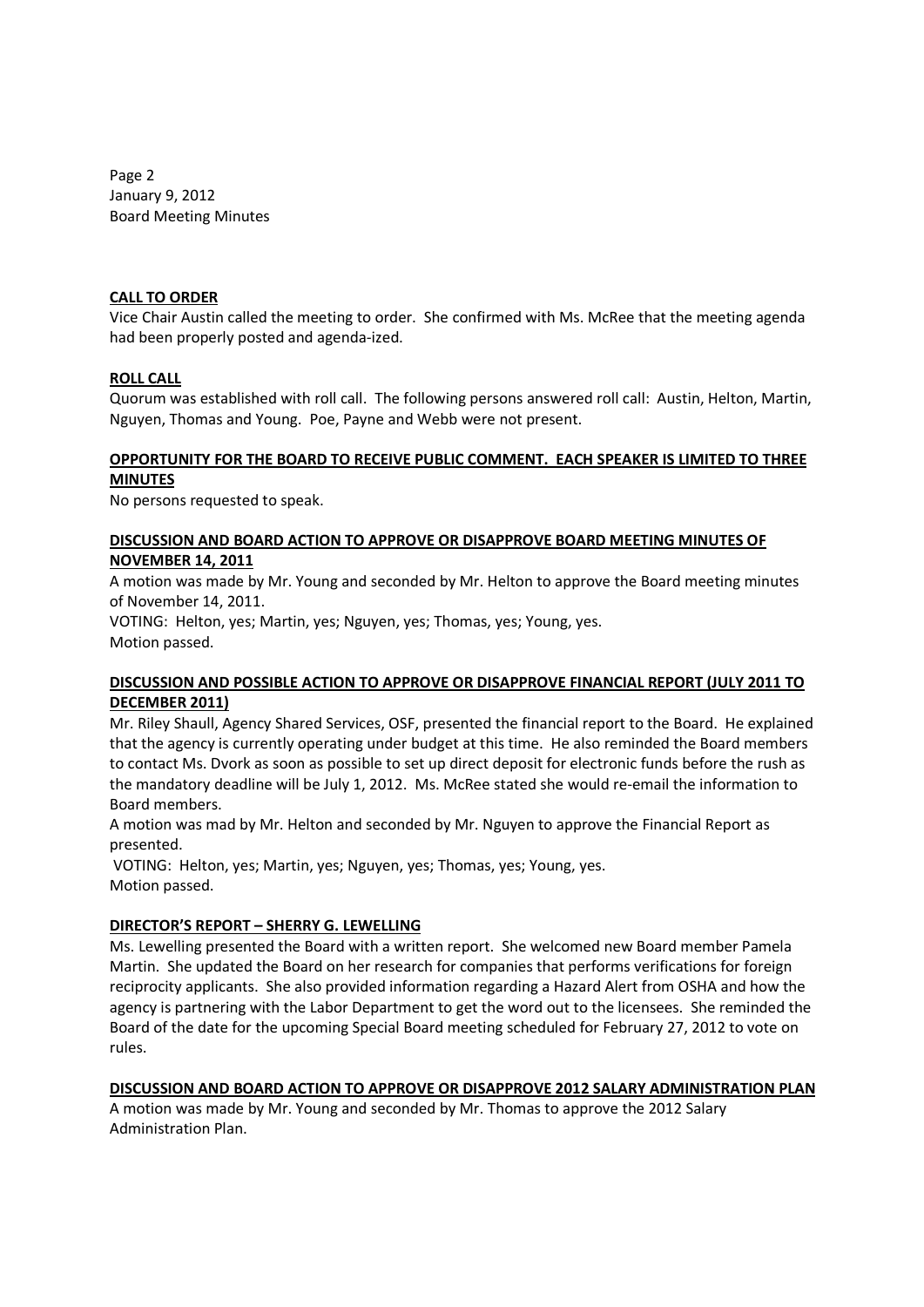Page 3 January 9, 2012 Board Meeting Minutes

VOTING: Helton, yes; Martin, yes; Nguyen, yes; Thomas, yes; Young, yes. Motion passed.

### **DISCUSSION AND BOARD ACTION TO APPROVE OR DISAPPROVE SALARY INCREASES FOR CLASSIFIED AND UNCLASSIFIED AGENCY EMPLOYEES IN ACCORDANCE WITH THE CRITERIA SET FORTH IN THE 2012 SALARY ADMINISTRATION PLAN**

A motion was made by Mr. Young and seconded by Mr. Helton to approve salary increases for classified and unclassified agency employees in accordance with the criteria set forth in the 2012 Salary Administration Plan.

VOTING: Helton, yes; Martin, yes; Nguyen, yes; Thomas, yes; Young, yes. Motion passed.

### **COMMITTEE REPORTS**

## **Legislative Committee – LaFaye Austin, Chair – Progress of Board Legislation**

Ms. Lewelling stated that Senator Ivester had agreed to author the Board's legislation this year but the agency had not received a bill number.

## **Rules Committee – Ken Young, Chair – Schedule of Public Comment Hearing and Special Board Meeting**

Mr. Young invited guests to the Rules Comment Hearing on February 13, 2012 at 9am and the Special Meeting where the Board will vote on proposed rules on February 24, 2012 at 10 am. He summarized the proposed rules for the audience.

## **DISCUSSION AND BOARD ACTION TO APPROVE TRAVEL FOR DELEGATES ATTENDING NIC REGIONAL MEETING FEBRUARY 4-5, 2012 in DALLAS, TEXAS**

A motion was made by Mr. Young and seconded by Ms. Martin to approve delegates Ms. Lewelling, Mr. Helton, Ms. Martin and Ms. Austin to attend the NIC Regional Meeting February 4-5 in Dallas, Texas. VOTING: Helton, yes; Martin, yes; Nguyen, yes; Thomas, yes; Young, yes. Motion passed.

## **GERARD MCAVEY, DIRECTOR OF MARKETING, MILADY, TO MAKE PRESENTATION TO BOARD AND VISITORS RE: ONLINE COSMETOLOGY TRAINING**

Ms. Gerard McAVey, Director of Marketing and Training for Milady made a presentation to the Board and visitors regarding online cosmetology training and hybrid learning. Please contact Mr. McAvey via email for a copy of his power point presentation or visit the milady website – Gerard.mcavey@cengage.com or www.millady.cengage.com.

Mr. Young and Mr. Nguyen left the meeting. A quorum of members was no longer present.

# **NEW BUSINESS NOT KNOWN OR WHICH COULD NOT HAVE BEEN REASONABLY FORESEEN PRIOR TO POSTING OF MEETING AGENDA – 25 O.S. § (A)(9)**

No new business was heard.